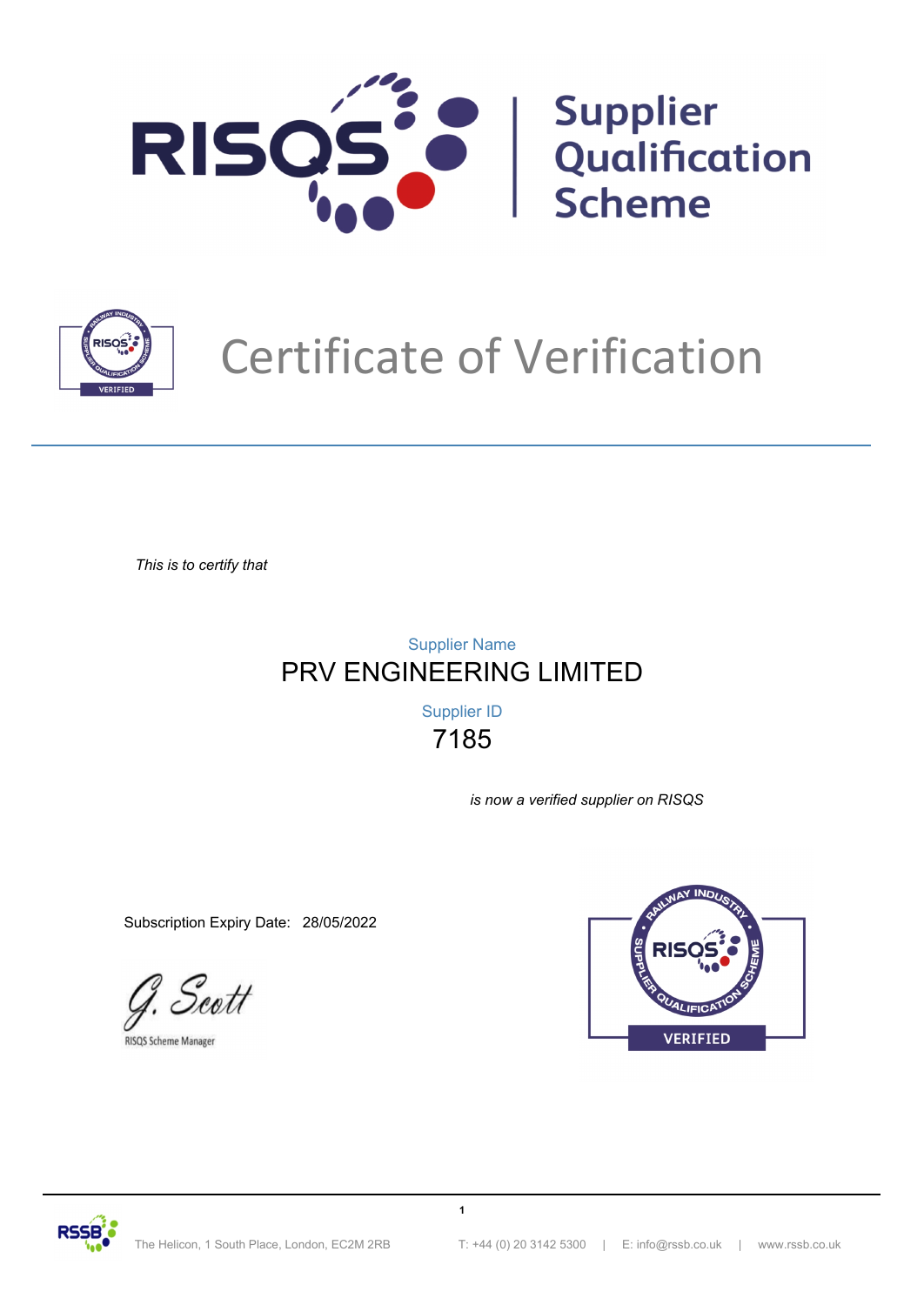### **RICCL Code Summary**

#### **Supplier Name:** PRV ENGINEERING LIMITED **Supplier Number:** 7185

| <b>RICCL Code</b> | <b>Name</b>                                                       | <b>Status</b> |
|-------------------|-------------------------------------------------------------------|---------------|
| <b>B.C.1.13M</b>  | Materials & Parts (Signalling) Manufacture                        | Verified      |
| <b>B.C.1.13P</b>  | Materials & Parts (Signalling) Supply                             | Verified      |
| B.C.1.9.5M        | Mechanical & Fabricated Equipment Manufacture                     | Verified      |
| B.C.1.9.5P        | Mechanical & Fabricated Equipment Supply                          | Verified      |
| C.B.5.1M          | Materials & Parts (Rail) Manufacture                              | Verified      |
| C.B.5.1P          | Materials & Parts (Rail) Supply                                   | Verified      |
| C.B.5.2M          | Materials & Parts (Switch & Crossing Units) Manufacture           | Verified      |
| C.B.5.2P          | Materials & Parts (Switch & Crossing Units) Supply                | Verified      |
| C.B.5.3M          | Materials & Parts (Sleepers) Manufacture                          | Verified      |
| C.B.5.3P          | Materials & Parts (Sleepers) Supply                               | Verified      |
| C.B.5.6M          | Materials & Parts (Ancillary Track Related) Manufacture           | Verified      |
| C.B.5.6P          | Materials & Parts (Ancillary Track Related) Supply                | Verified      |
| E.K.1.12M         | Machined Components Manufacture                                   | Verified      |
| E.K.1.12P         | <b>Machined Components Supply</b>                                 | Verified      |
| E.K.1.12Y         | <b>Machined Components Modify</b>                                 | Verified      |
| E.K.1.13M         | <b>Fabricated Components Manufacture</b>                          | Verified      |
| E.K.1.13P         | <b>Fabricated Components Supply</b>                               | Verified      |
| E.K.1.13Y         | <b>Fabricated Components Modify</b>                               | Verified      |
| F.C.1.1M          | Main Steelwork Manufacture                                        | Verified      |
| F.C.1.1P          | Main Steelwork Supply                                             | Verified      |
| F.C.5.3M          | Materials & Parts (Ancillary Electrification Related) Manufacture | Verified      |